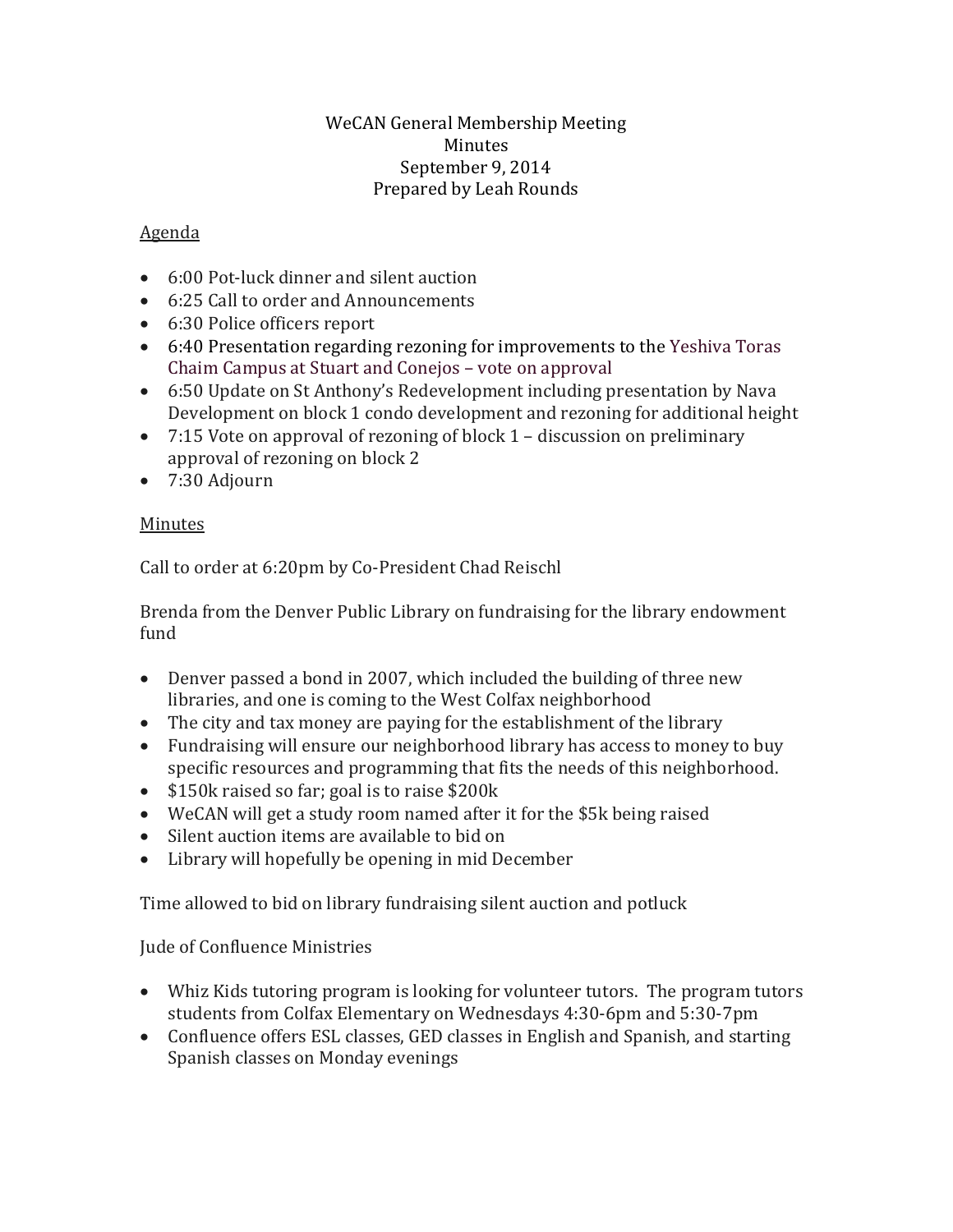Denver Police Report, District 1

- Paul Iimenez is new to District 1, he previously served in District 4, was a sergeant for the Vice and Narcotics unit, and at DPD internal affairs
- Denise Gomez is the new Community Resource Officer. Contact information: cell 720-708-0788 and [Denise.Gomez@denvergov.org.](mailto:Denise.Gomez@denvergov.org) Work days are Monday-Thursday
- General information on vehicle thefts, theft from motor vehicles, etc. Lock cars, don't leave valuables in car, park in well lit areas, etc.
- October general meeting DPD will share information on the Light campaign and establishing a Neighborhood Watch.
- Crime across the city and District 1 is currently down
- Q&A
	- o Seeing less criminal activity along the gulch since the light rail went in? Crime seems to go in waves; currently crime is on the decline. Always be cautious, and if you see anything out of the ordinary don't hesitate to call DPD. 911 for emergencies and 720-911-200 for non-emergencies. For reoccuring neighborhood problems contact Denise
	- o Are the maps of incidences available? There is an online version available. Denise will talk to Commander Pazen about getting some print ones available for the next meeting. There is a Commander Advisory Group (CAG) every third Monday of the month at 6pm at District 1, where Commander Pazen shares stats of the West Colfax neighborhood and surrounding areas
	- o When are DPD officers getting body cameras? It is currently a pilot project in District 6, but there is funding in place to eventually outfit officers across the city.

Sherry Kirshbaum and Rabbi Wasserman regarding rezoning for improvements to the Yeshiva Toras Chaim Campus at Stuart and Conejos

- Will be remodeling the current Yeshiva school building and building a new dorm for the students (replacing the current dorm on Perry and Colfax)
- Want to stay in this community and be a part of the re-growth
- Planning to build a 3-story dorm (roughly 14,500 sq. ft.), remodel the school, remodel the social hall, put in a new parking area, and build a new basketball court
- Currently in the rezoning process for the new dorm building and would like community support
- Q&A
	- o What is happening to the old dorm on Perry? The building has already been sold and the boys need to move out for the 2015 school year
	- o Will the building be LEED certified? Not going for the LEED certification, but will be using green and sustainable practices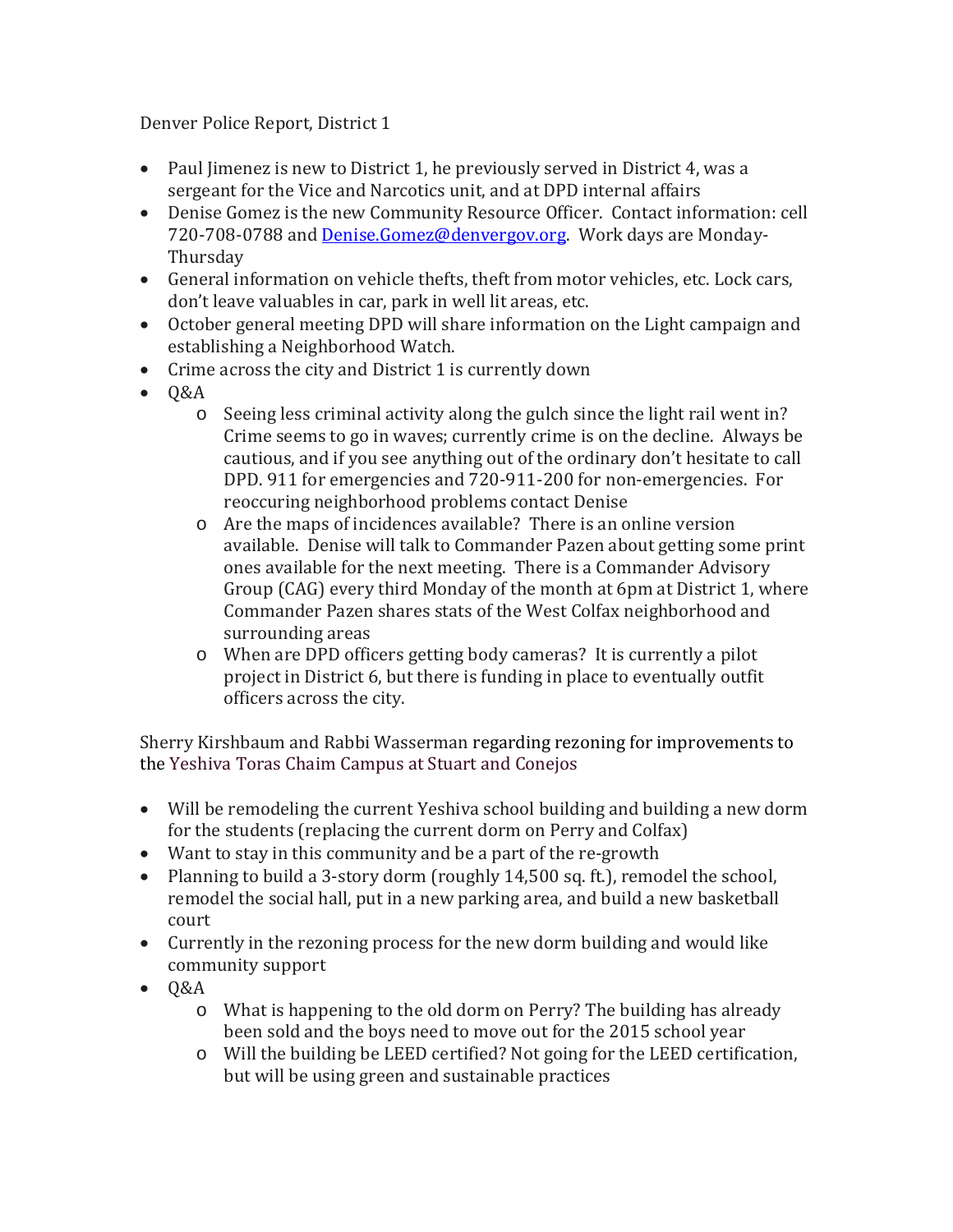- o Will the design be adapted from current EFG designs for the streetscape? This new zoning requires more landscaping be done
- o What is at the northern most part of the plan? A new basketball court for the boys
- Motion made to approve the re-zoning for this project from PUD to CMX3, seconded, and all voted in favor. Motion carried

## Announcements

- WeCAN still needs three newsletter delivery carriers contact Bill Baker at 303- 946-8230. It takes about 1-1 ½ hours once a month
- WeCAN's Board Meeting: Will be on Sept. 17th at 6pm downstairs, all are invited to attend – we are looking for new leadership in the coming year, so if you'd like to make a difference in the WeCAN community, please consider attending.
- WeCAN's next General Meeting: will be on Oct. 14 at 6:00 pm. We will be having an update on the sustainability program and kicking off a porch light safety initiative where all interested attendees can get two free fluorescent light bulbs (one for them and one for a neighbor) to light up their front porches at night.
- Recycle metal to support WeCAN: call Bill Baker, 303-946-8230 or email [bigbuddy2@comcast.net](mailto:bigbuddy2@comcast.net) . Over \$7k has been made to fund the newsletter
- "Box Tops for Education" program, bring your box tops to WeCAN meetings and Leah Rounds will take them to the local schools to support their programs.
- Susan Shepherd is up for re-election for council this May 2015. Richard (WeCAN member) endorses Susan and is holding a Meet and Greet at his home to help with the campaign. It will be held Thursday, Oct. 2 from 5:30-7:30pm. RSVP to Susan's campaign manager

Cameron Burtron from the EnviroFinance Group on the redevelopment of St. Anthony's

- NAVA Real Estate is in development for building on Block 1
- There are current street closures near the site. Roads are all being redone and streets through the site will be put back in. Starting with the streets surrounding the site, but this should be done within a few weeks
- By December most horizontal work will be complete
- Foundations are starting to go in at block 6

Brian Levit, a co-founder of NAVA Real Estate, established in Denver, presented on their preliminary designs for block  $1 (16<sup>th</sup>-17<sup>th</sup>$  street and Raleigh to Stuart)

- Will bring home ownership on the lake. Many buildings in the area now are rentals. NAVA will build high-quality for-sale condos. Need rezoning to build 8 & 12 stories for this project to go through
- Block 1 offers views of the lake and mountains.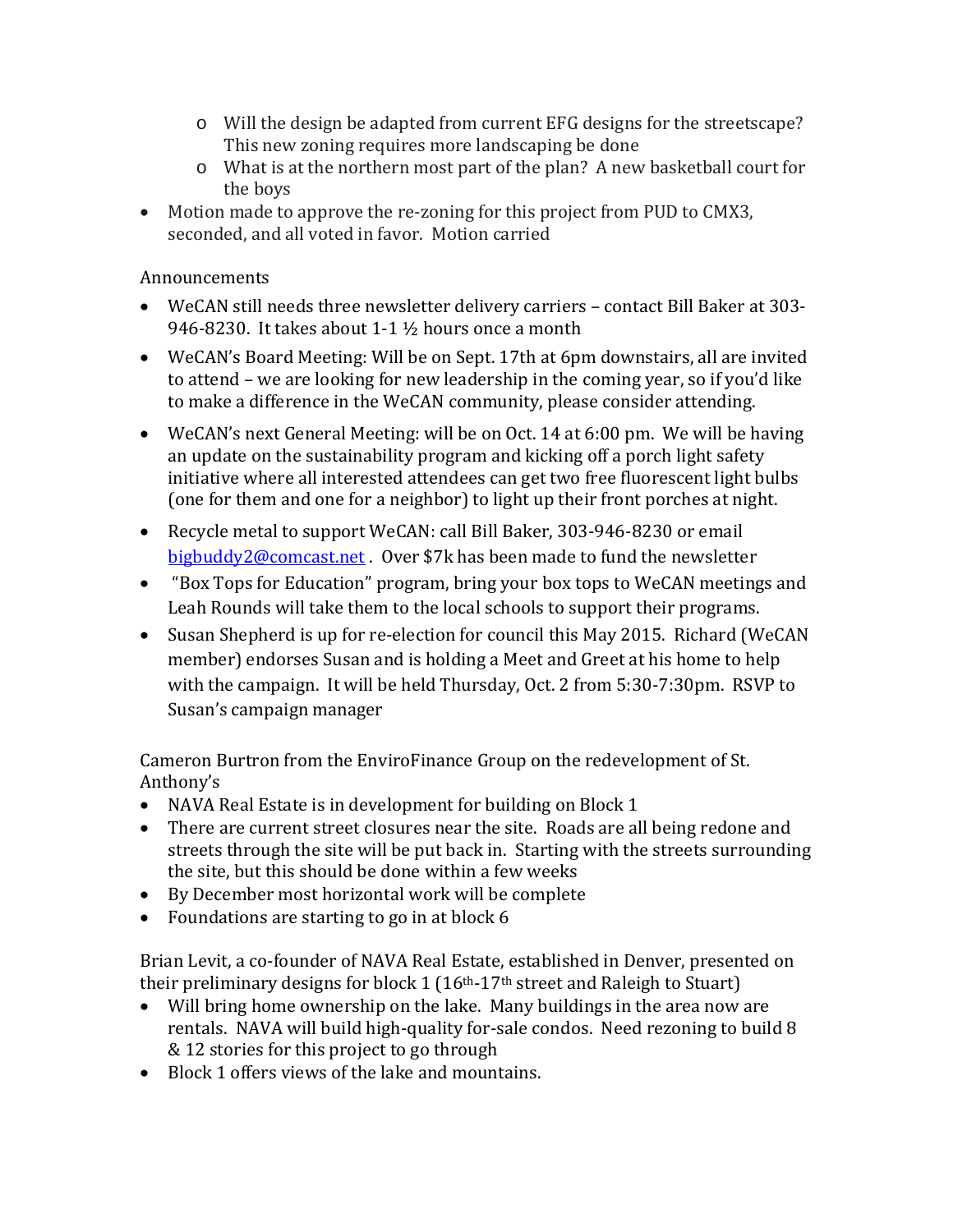- There are restrictions on the site, namely single-family homes west of the site. A maximum height of 75ft. is allowed close to the homes on Stuart. Design raised to 12 stories closer to Raleigh
- The design calls for 2 story townhomes on Stuart, 12-stories on the NE of the site, 8-stories on the SE of the site, stepping down to 5-stories and then 2-stories moving closer to Stuart
- There will be 200+ for-sale condos, 70% two bedroom and 30% one bedroom
- Private amenity deck on the top of the building pool, views, community garden, etc.
- 400 parking spots being built internally (only required to have 179 spots), to ensure enough parking for residents, guests, and retail. Garage will be 100% surrounded by housing
- Retail space will be along the first floor
- 20 parking spaces available to those people just coming to look at the condos
- Will be LEED certified, integrating a health and wellness component (improving air and water quality, efficient energy use, food production, etc)
- Need the rezoning to occur before NAVA goes ahead with the design and gets their price point on the condos
- Building will be set back 30 feet from 17<sup>th</sup> street, with a corner plaza at Raleigh set back even further
- Currently in the design concept phase, a lot of thought and market research was done of the site
- East side balconies will be popped out, and townhouse balconies will be inset.
- This will be a high-quality building of concrete and glass
- Q&A/Comments/Discussion
	- o What demographics will be marketed to for these condos? Young professional, millennials, empty nesters, active adults
	- o Will the design incorporate the look of the neighborhood? After the rezoning there will be 9-12 months of the design process, and the look of the neighborhood will be taken into account, but also want the building to look progressive
	- $\circ$  Won't this cause more traffic along 17<sup>th</sup> street? Were there any discussions with the city on widening 17<sup>th</sup> street?
		- As the site stands today there would be 800-1200 housing units on these 6 blocks. With the development that is being designed today the residential units will be closer to 800-900
		- Commercial space will be roughly 130k sq. ft. spread over the 6 blocks
		- This is largely a residential project with some commercial space along Raleigh and Colfax
		- A traffic study of the area was done. Likely add a stop sign along 17<sup>th</sup> at Raleigh, but no recommendation was made to widen 17<sup>th</sup>
		- There is a trade off between density and traffic. This site is located near bus lines, the light rail, etc.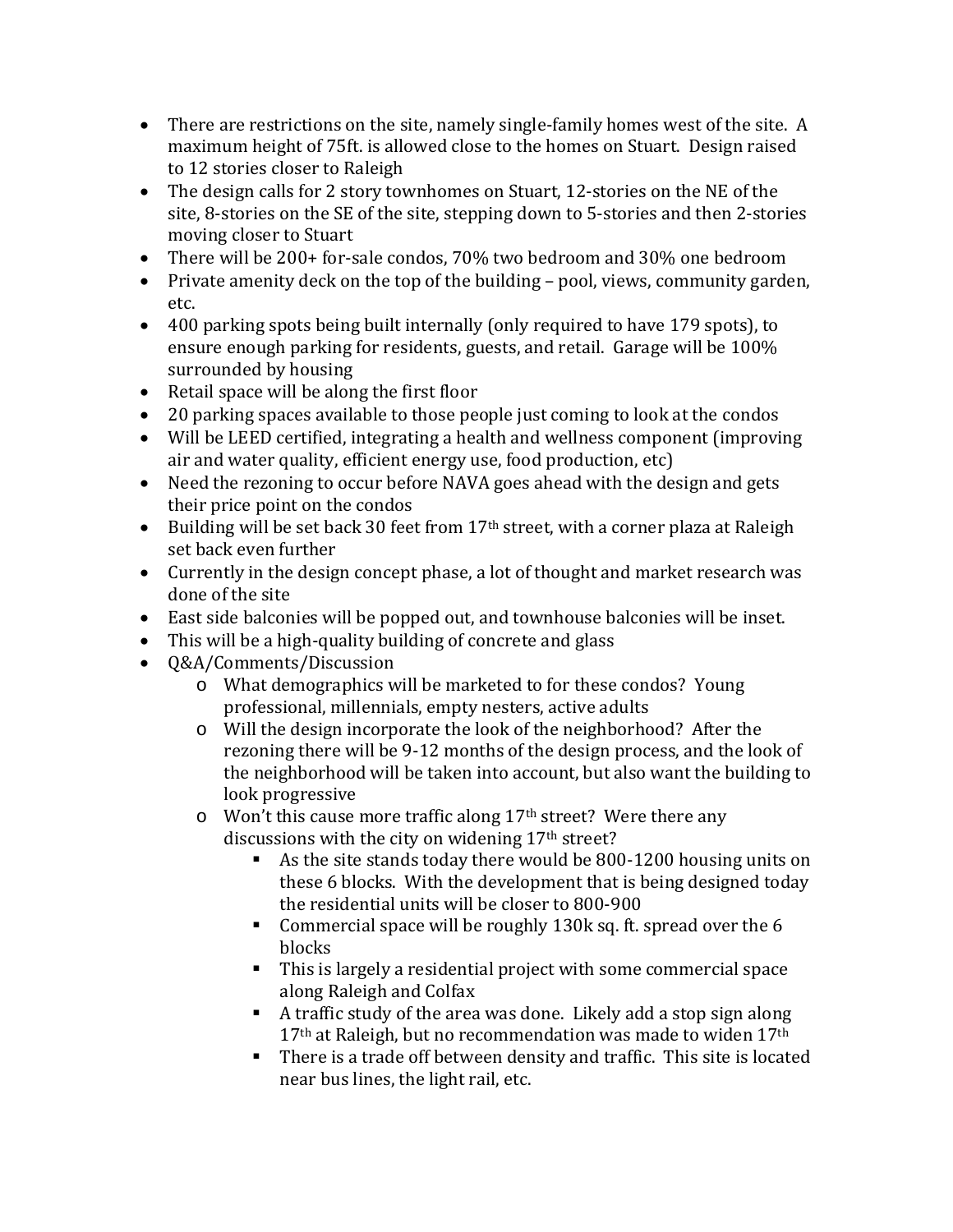- This project will bring more traffic, but the traffic study indicated the changes in wait time were modest
- o When is the groundbreaking for the theater? Hasn't been announced yet. They are closing on the site in January 2015, and ground breaking will likely be in the spring
- o What is happening with the boutique hotel? Kulman Group (developer of block 3 and this hotel) will return to a WeCAN meeting to explain their plan. Now proposing more of an extended-stay type hotel. There will be a focus on the common area with a restaurant, coffee shop, etc.
- o In 2010 the city went through a rezoning process. St. Anthony's as a whole was rezoned to CMX5 (allowing for 5 stories). This new rezoning will allow for 3 times the density on this site. Taller buildings should be built internally of this redevelopment area, not along 17th. Sloan's Lake Neighborhood Association has objected to the rezoning of block 1, citing the impact on the park, traffic, etc.
- o Is this rezoning for block 1 only? Yes, rezoning for 12-stories but restricted (can't have 12-stories across the entire block). If rezoning goes through, can't build higher than 12 stories? Correct
- o Will there be a shadowing affect? It has been studied, didn't want to shade the existing houses
- o For ground-floor commercial viability in the area there is a need for density in housing
- o Stuart Street is a protected area; within a certain distance of existing homes new construction must be set so far back. Design guidelines limit height to 3-stories along Perry and Stuart.
- Motion was made to approve the rezoning to MX12 for block 1
	- o Discussion
		- Whether for against this rezoning, it will still be an economic benefit for the neighborhood Will help spur development along Colfax
		- Without the rezoning block 1 it will be 5-story rentals
		- Need to discuss the overall positive impact for the neighborhood, including its catalyzing affect for development in our neighborhood
		- City will look at WeCAN's letter of support when deciding to grant rezoning or not
		- Rezoning schedule prepared to submit for rezoning now, currently going through Susan Shepherd's office, likely be in committees in Nov and Dec and a public hearing in January 2015.
		- Not the right type of development for this neighborhood
		- Retail along Raleigh will take away from retail along Colfax another opinion was that it would attract more business along Colfax
		- If zoning remained where it is now then a 5-story rental would go up with roughly 1300 housing units on the entire 6 blocks, 230 units for block 1.